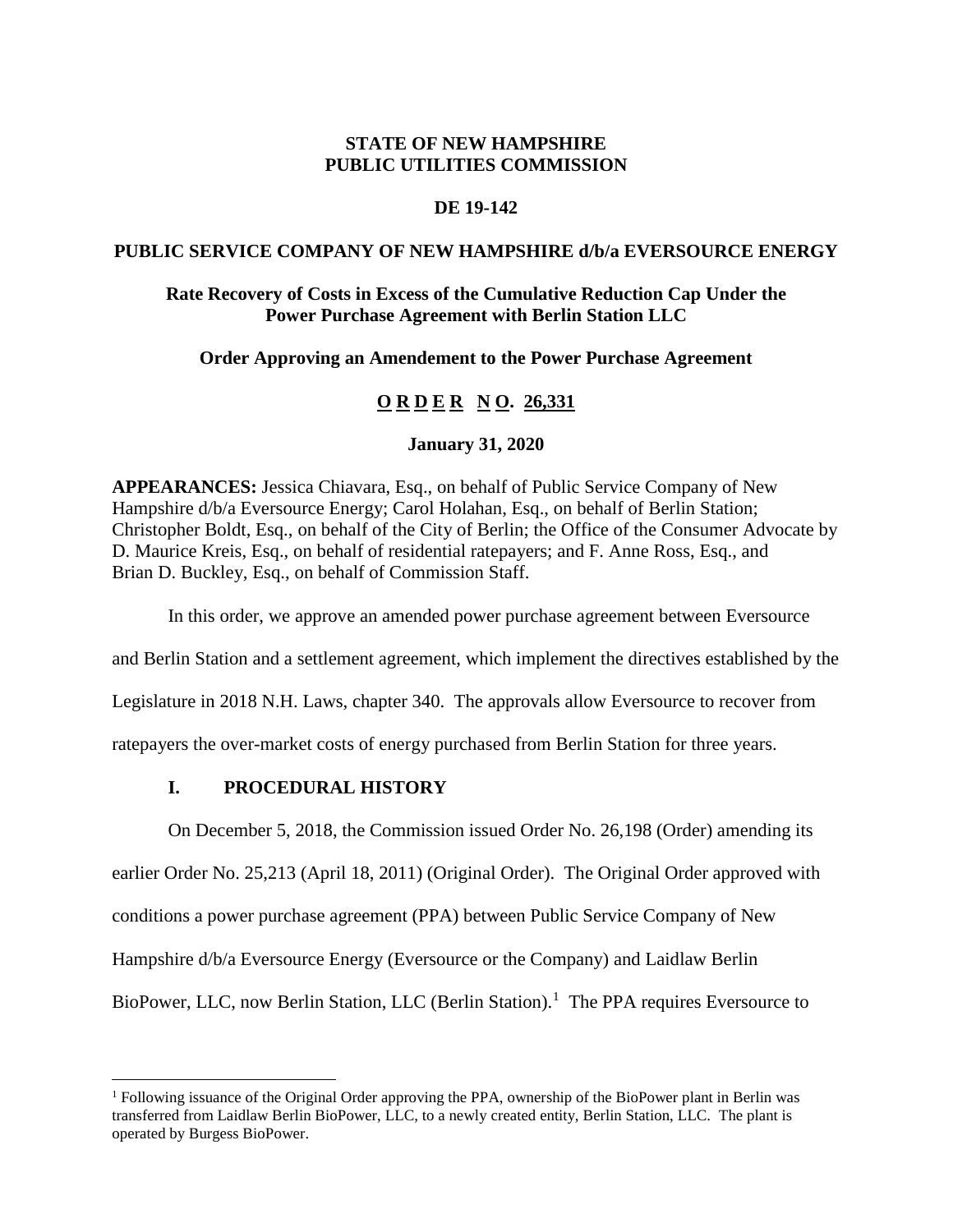purchase electric power, including energy, capacity, and the associated renewable energy certificates, at agreed prices for a 20-year term.

If the energy prices in the PPA are higher than market prices, the calculation becomes a cumulative reduction on the purchase price of the facility, known as the cumulative reduction factor (CRF). PPA at 11. Pursuant to the Original Order, a \$100 million cap was imposed on the CRF such that, in the event the accumulated CRF exceeds \$100 million at the end of any operating year, the overage paid above the cap would be credited against contract payments made to Berlin Station for electric power in the following year and customers' resulting energy service rates would be reduced. Order No. 25,213 at 97.

On June 28, 2018, Governor Sununu signed into law Senate Bill 577, 2018 N.H. Laws, ch. 340 (SB 577). In SB 577, the New Hampshire Legislature found that the "continued operation of the Burgess BioPower plant in Berlin is important to the energy infrastructure of the state … and important for the attainment of renewable energy portfolio standard goals of fuel diversity, capacity, and sustainability." *Id*. Additionally, Section 2 of SB 577 directed the Commission to amend Order No. 25,213, "to suspend the operation of the cap on the cumulative reduction factor as set forth on page 97 of its Order for a period of 3 years from the date the operation of the cap would have otherwise taken effect." 2018 N.H. Laws, ch. 340:2.

As directed by statute, the Commission amended the Original Order to suspend the operation of the cap for three years from the date on which the cumulative amount reaches \$100 million. Order No. 26,198 at 9. On August 30, 2019, the Commission issued an order of notice opening this docket to consider "whether, and if so under what rate recovery mechanism, Eversource may recover from ratepayers the over-market costs of electric energy purchased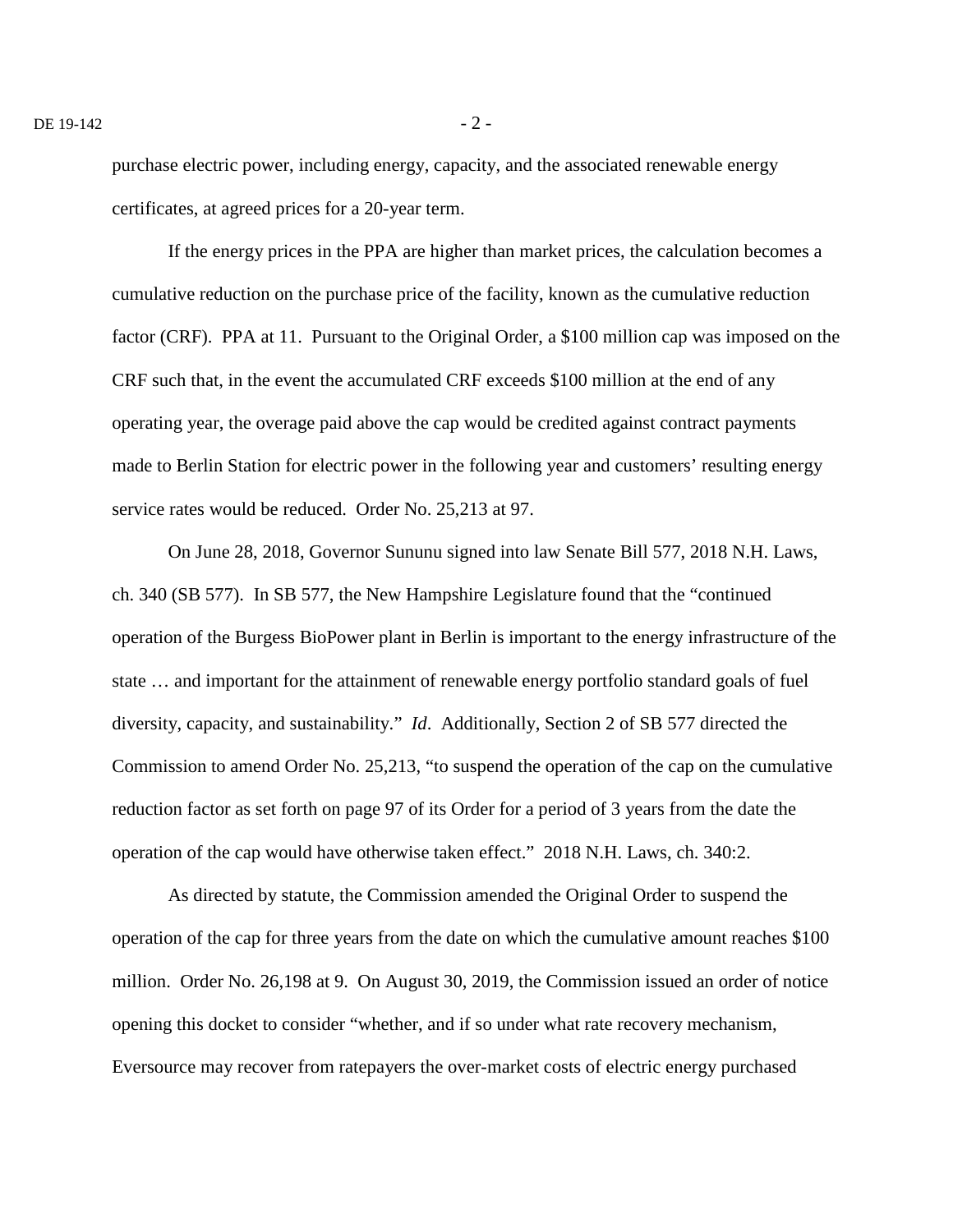under the PPA with Berlin Station in excess of the \$100 million cap while operation of the cap is suspended." Order of Notice at 2-3. The CRF amount reached \$100 million in September 2019.

On November 19, 2019, Eversource filed an amendment to the PPA (Amended PPA) with Berlin Station, together with a motion requesting that the Commission approve the Amended PPA accompanied by testimony from Frederick B. White. On November 26, the Office of Consumer Advocate (OCA) filed an opposition to the motion, and on December 5, Berlin Station filed a motion to strike portions of the OCA opposition. On December 12, the Commission issued a supplemental order of notice concerning the proposed Amended PPA. The City of Berlin petitioned to intervene on December 30.

On December 31, 2019, Eversource, Berlin Station, the OCA and Commission Staff jointly filed a settlement agreement (Settlement Agreement) requesting expedited approval of the Amended PPA so that Stranded Cost Rates could be adjusted with other reconciling adjustments effective February 1, 2020. A prehearing conference was held on January 9, 2020, and on January 14, Eversource filed responses to two record requests concerning customer impacts of the Amended PPA with the Commission. Eversource filed supplemental responses to the two record requests on January 17, and corrected supplemental responses on January 24.

A hearing was held before the Commission on January 29, 2020. The settling parties presented a panel of witnesses in support of the Settlement.[2](#page-2-0) The Settlement Agreement and related docket filings, other than information for which confidential treatment is requested of or

<span id="page-2-0"></span><sup>&</sup>lt;sup>2</sup> The panel of witnesses included: Robert Desrosiers and Dammon Frecker representing Berlin Station; Erica Menard and Frederick White representing Eversource; Dr. Pradip Chattopadhyay representing the OCA; and Thomas Frantz representing Commission Staff.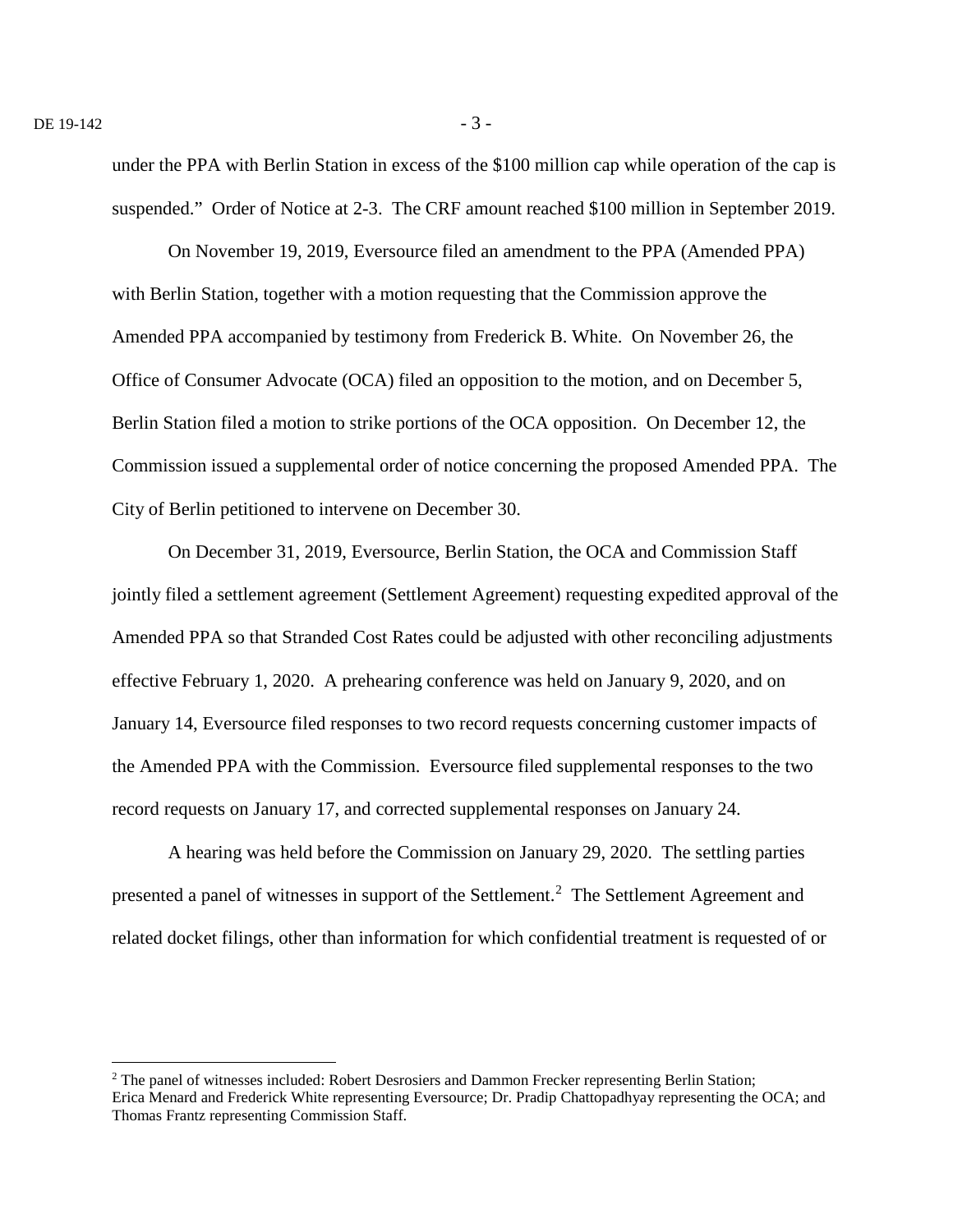granted by the Commission, are posted at [https://puc.nh.gov/Regulatory/Docketbk/2019/19-](https://puc.nh.gov/Regulatory/Docketbk/2019/19-142.html) [142.html.](https://puc.nh.gov/Regulatory/Docketbk/2019/19-142.html)

## **II. SETTLEMENT AGREEMENT**

The Settlement Agreement requests that the Commission approve the Amended PPA[3](#page-3-0) and allow Eversource to recover the over-market costs of the Amended PPA through its nonbypassable stranded cost recovery charge (SCRC) on a uniform cents per kilowatt-hour (kWh) basis.[4](#page-3-1) Pursuant to the terms of the Amended PPA, after the end of the three-year period starting on December 1, 2019, and ending on November 30, 2022, the amount by which the CRF account is in excess of \$100 million (the Excess Cumulative Reduction Amount) will be credited against amounts otherwise due for energy delivered to PSNH during the subsequent operating year (December 1, 2022, through November 30, 2023) until such Excess Cumulative Reduction Amount is eliminated.

According to the Settlement Agreement, the impact on customer rates of this Amended PPA is estimated to be an increase of approximately \$20 to \$25 million per year during the threeyear suspension period. The rate impact will vary and is dependent upon operations of Berlin Station and the market prices for energy. The Excess Cumulative Reduction Amount will then be credited to ratepayers during the operating year following the three-year suspension (December 1, 2022, through November 30, 2023).

<span id="page-3-0"></span><sup>&</sup>lt;sup>3</sup> While Order No. 26,198 suspended operation of the cap, the cap in the PPA remains in effect. In order to effectuate the suspension, the Amended PPA must be approved by the Commission. Further, the Amended PPA is contingent on an order from the Commission approving recovery by Eversource of over-market costs from customers through a non-bypassable rate mechanism. Amended PPA at 3.

<span id="page-3-1"></span><sup>4</sup> Pursuant to the 2015 Restructuring Agreement, approved in Order No. 25,920, Part 2 stranded costs recovered through the SCRC are allocated among rate classes at specified percentages. Under the Settlement Agreement, the SCRC allocation for the over-market costs above the \$100 million CRF cap will be applied on an equal cents per kilowatt-hour basis.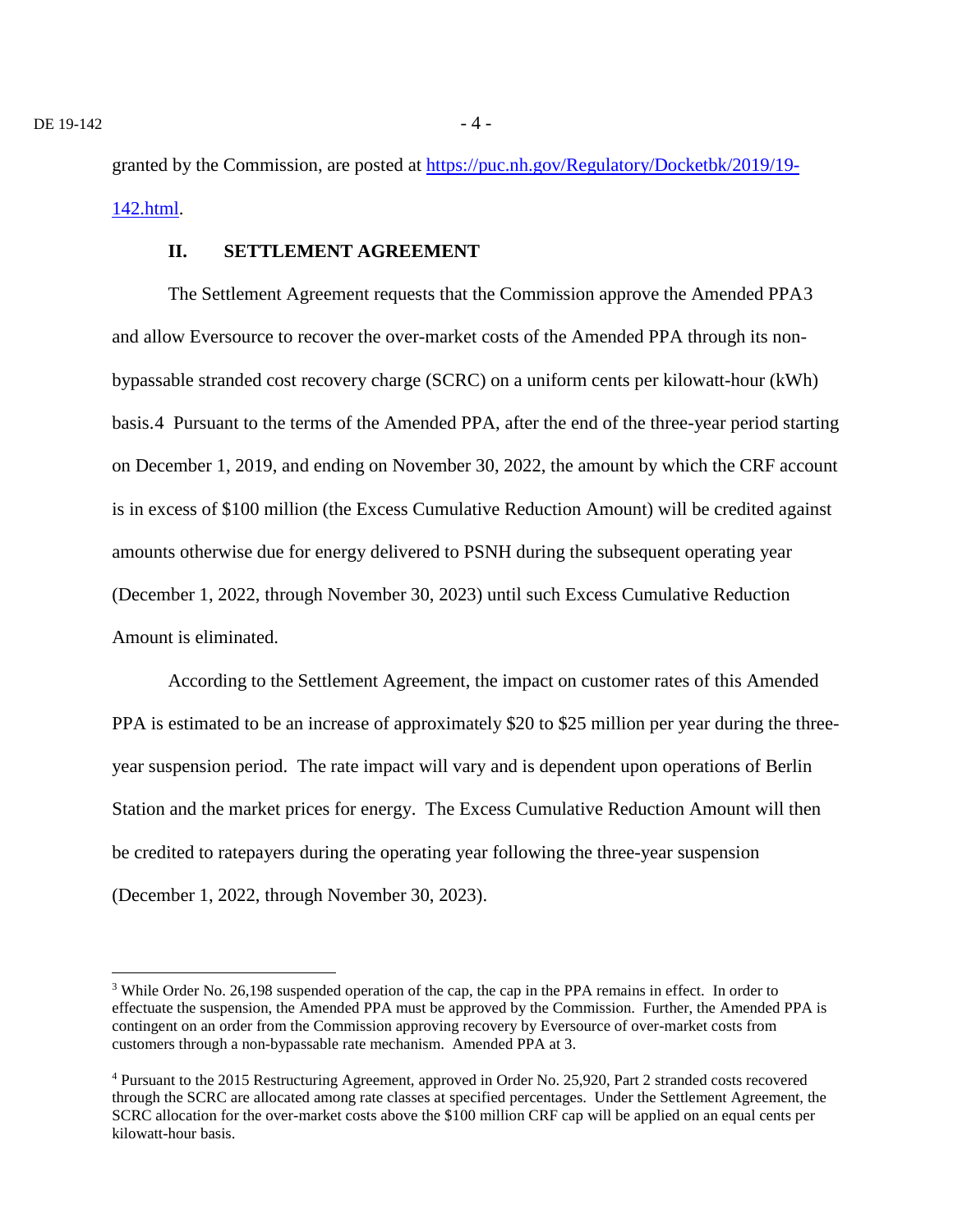The settling parties included a motion for expedited decision with the Settlement Agreement in order to allow the combination of any rate adjustment resulting from the Amended PPA with other rate adjustments established in Docket No. DE 19-108 for effect on February 1, 2020.

#### **III. COMMISSION ANALYSIS**

Even when the parties to a contested case have entered into a settlement agreement, we must "independently review the settlement to ensure that the result comports with applicable standards." Public Service Company of New Hampshire d/b/a Eversource Energy, Order No. 25,920 at 64 (July 1, 2016); *see* N.H. Admin. R., Puc 203.20(b) ("The commission shall approve a disposition of any contested case by stipulation [or] settlement … if it determines that the result is just and reasonable and serves the public interest"). The Settlement Agreement in this docket represents the settling parties' "accord to implement" the Legislature's mandate in SB 577 that the Commission "suspend the operation of the cap on the cumulative reduction factor ... for a period of 3 years from the date the operation of the cap would have otherwise taken effect." Settlement Agreement at 1; 2018 N.H. Laws, ch. 340:2. Accordingly, we review the Settlement Agreement for conformity with the directives in SB 577, and to ensure that it satisfies the requirement of RSA 374:57 that the Amended PPA is not unreasonable or against the public interest.

Through SB 577, the Legislature plainly required suspension of the cap on the CRF for three years. In light of the stated importance of "the continued operation" of Berlin Station "to the energy infrastructure of the state" and "the attainment of renewable energy portfolio standard goals of fuel diversity, capacity, and sustainability," 2018 N.H. Laws, ch. 340:1, it is clear that the purpose of suspending the CRF cap was to avoid the potential shutdown of Berlin Station and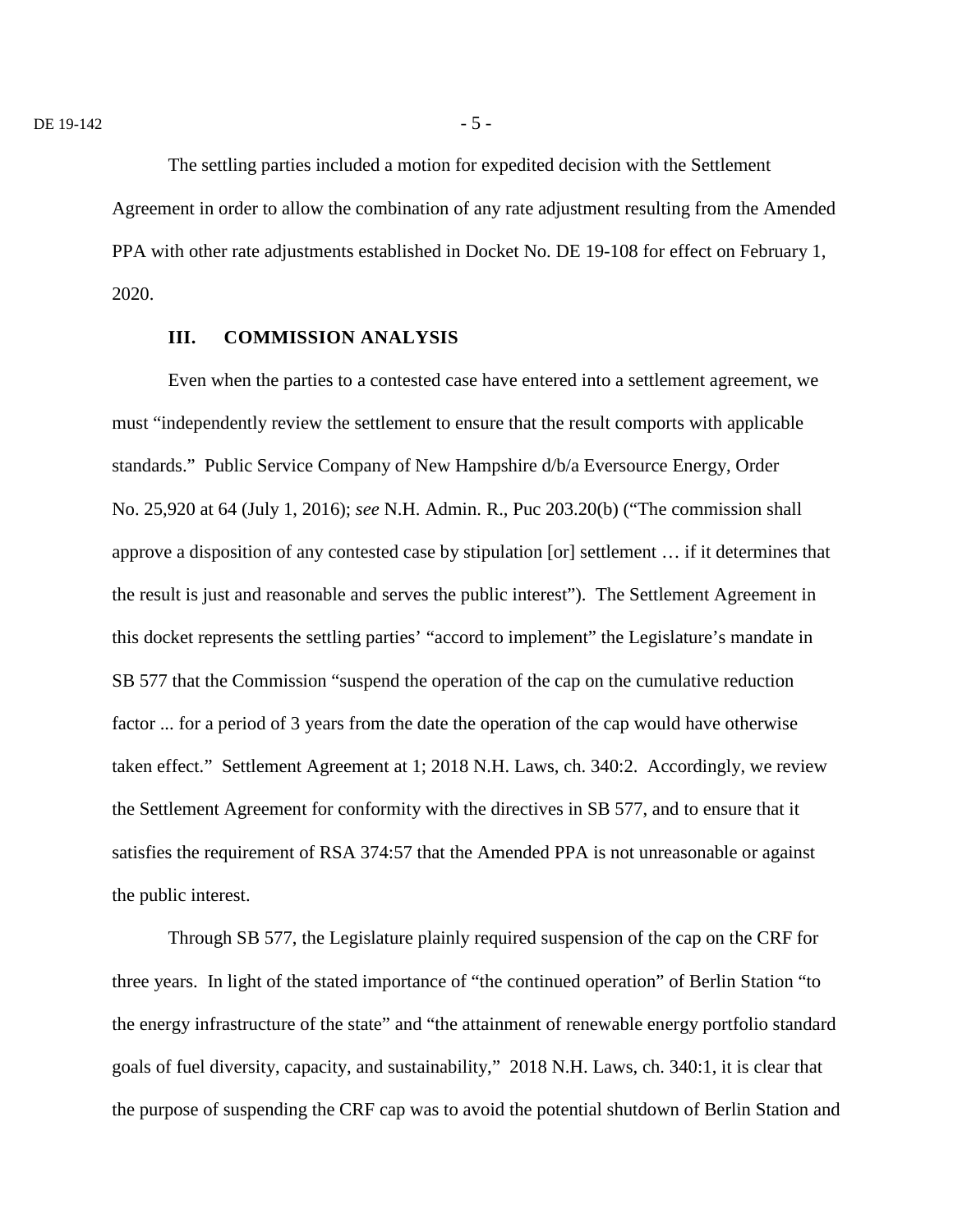ensure "extra time" for Berlin Station and the Legislature "to secure a more permanent solution to protect our energy infrastructure." Committee Report on SB 577, House Science, Technology, and Energy Committee, May 2, 2018. Furthermore, it is clear that the Legislature was cognizant of the fact that suspension of the CRF cap would have a direct cost to ratepayers. Both the fiscal note to SB 577 and the legislative history demonstrate an understanding that Eversource ratepayers would bear the cost of suspending the CRF cap at least during the threeyear suspension period. SB 577 (2018) Fiscal Note; Public Hearing on SB 577, House Science, Technology, and Energy Committee (April 11, 2018) (testimony regarding the cost of SB 577 to ratepayers).

The costs are significant. In response to a record request by the Commission, Eversource indicated that the over-market energy costs under the PPA for the current operating year (December 1, 2019 through November 30, 2020) are forecast to be \$2[5](#page-5-0).688 million.<sup>5</sup> Projected over the three-year suspension period, Eversource estimates its customers will pay a total of \$82.3 million in over-market costs (the Excess Cumulative Reduction Amount). When applied on an equal cents per kilowatt-hour basis across all rate classes, as proposed by the Settlement Agreement, those over-market costs translate to an estimated average rate increase of 0.35[6](#page-5-1)  $\phi$ /kWh over the three-year suspension period.<sup>6</sup> Accordingly, an average residential

<span id="page-5-0"></span><sup>&</sup>lt;sup>5</sup> To align recovery with the February 1 adjustment of the stranded cost recovery charge, Eversource proposed recovery of the known and forecasted over-market costs between September 2019 and January 30, 2021, beginning February 1, 2020. During operating year December 1, 2018, through November 30, 2019, cumulative over-market payments to Berlin Station exceeded the \$100 million CRF cap by \$5.267 million. That additional cost combined with the forecasted over-market costs from December 1, 2019, through January 30, 2021, is estimated to be \$33.576 million, which will be recovered from Eversource ratepayers between February 1, 2020, and January 31, 2021. Exhibit 3.

<span id="page-5-1"></span><sup>6</sup> Due to the inclusion of approximately 17 months of over-market costs in the SCRC for recovery during the 12-month period beginning February 1, 2020, the rate impact for the first year of the suspension period will be 0.4351¢/kWh on an equal cents per kilowatt-hour basis across all rate classes. The rate impact in years 2 and 3 of the suspension period will each reflect only 12 months of over-market costs in excess of the CRF cap.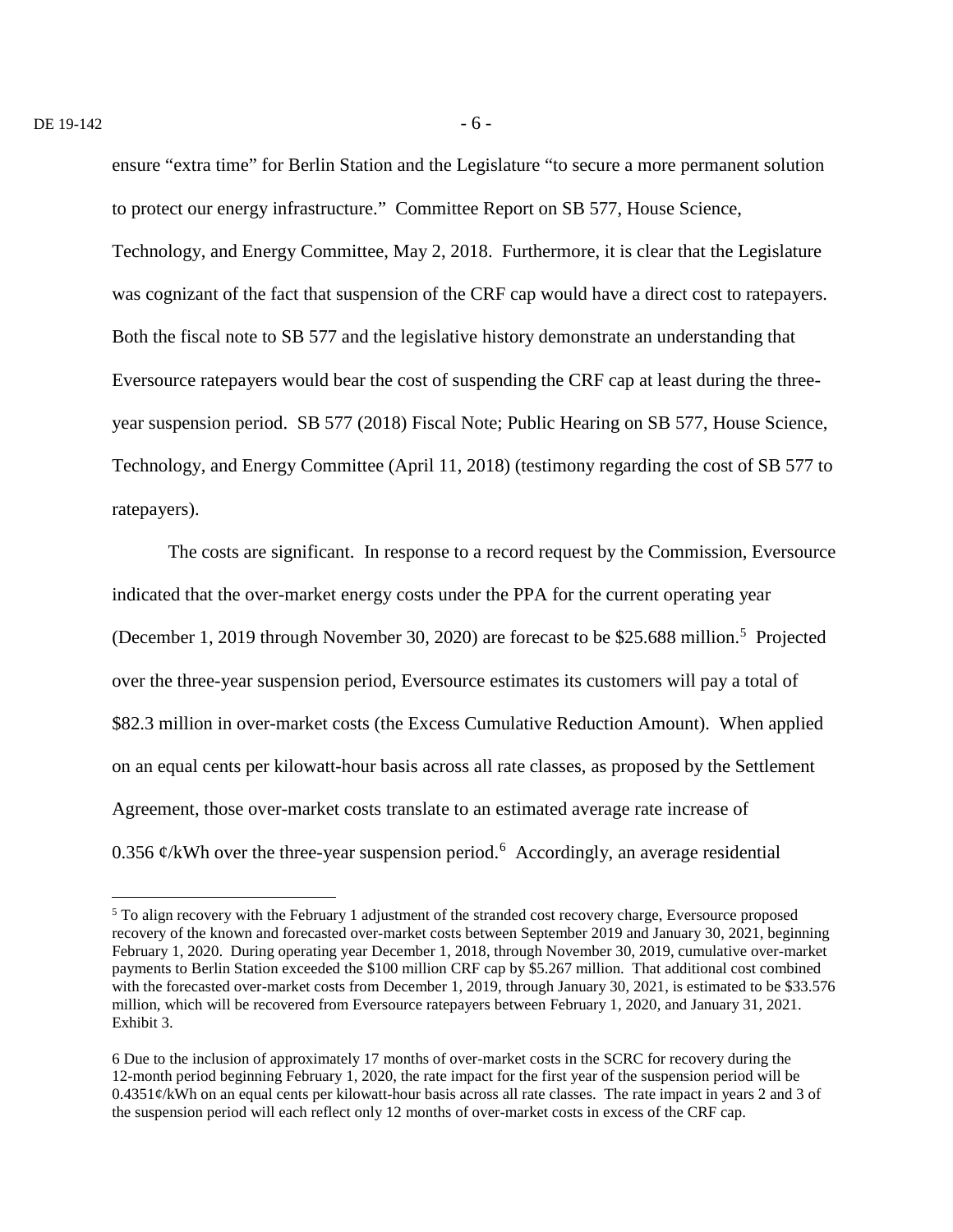ratepayer (600 kWh/month) would see an estimated monthly bill impact of \$2.13 for a total cost of \$77 over the three-year suspension period. Similarly, a representative small commercial customer (750 kWh/month) would experience an estimated average monthly bill impact of \$2.67 for a total cost of \$96 over the three-year suspension period. A large commercial customer (using 100,000 kWh/month) would experience an estimated average monthly bill impact of \$355.66 for a total cost of \$12,804 over the three-year suspension period, and an industrial customer (using 1,000,000 kWh/month) would experience an estimated average monthly bill impact of \$3,556.58 for a total cost of \$128,037 over the three-year suspension period.

Pursuant to the terms of the Settlement Agreement and the Amended PPA, at the conclusion of the operating year in which the three-year suspension period ends, Berlin Station will be obligated to repay the approximately \$82 million Excess Cumulative Reduction Amount to Eversource in the form of a credit against energy payments in each of the 12-monthly payments in the 2022-23 operating year (December 1, 2022, through November 30, 2023).<sup>[7](#page-6-0)</sup> Accordingly, the Amended PPA and the Settlement Agreement effectuate a deferral, rather than a waiver, of repayment of the Excess Cumulative Reduction Amount, and purport to retain the original bargain of ratepayers paying no more than \$100 million in over-market energy costs during the 20-year term of the PPA. $8$ 

<span id="page-6-0"></span> <sup>7</sup> Pursuant to Order No. 26,198, operation of the CRF cap was suspended "for three years from the date on which the cumulative amount reaches \$100 million." Order No. 26,198 at 9. The CRF reached \$100 million in September 2019. Accordingly, the three-year suspension period will run from September 2019 through September 2022. Although suspension of the cap will end in September 2022, under the terms of the PPA and the Settlement Agreement, the accrual of over-market costs will continue through November 30, 2022.

<span id="page-6-1"></span><sup>&</sup>lt;sup>8</sup> Due to the deferred timing of repayment and the absence of any obligation to pay interest on deferred payments by Berlin Station, repayment of the Excess Cumulative Reduction Amount will not fully compensate ratepayers.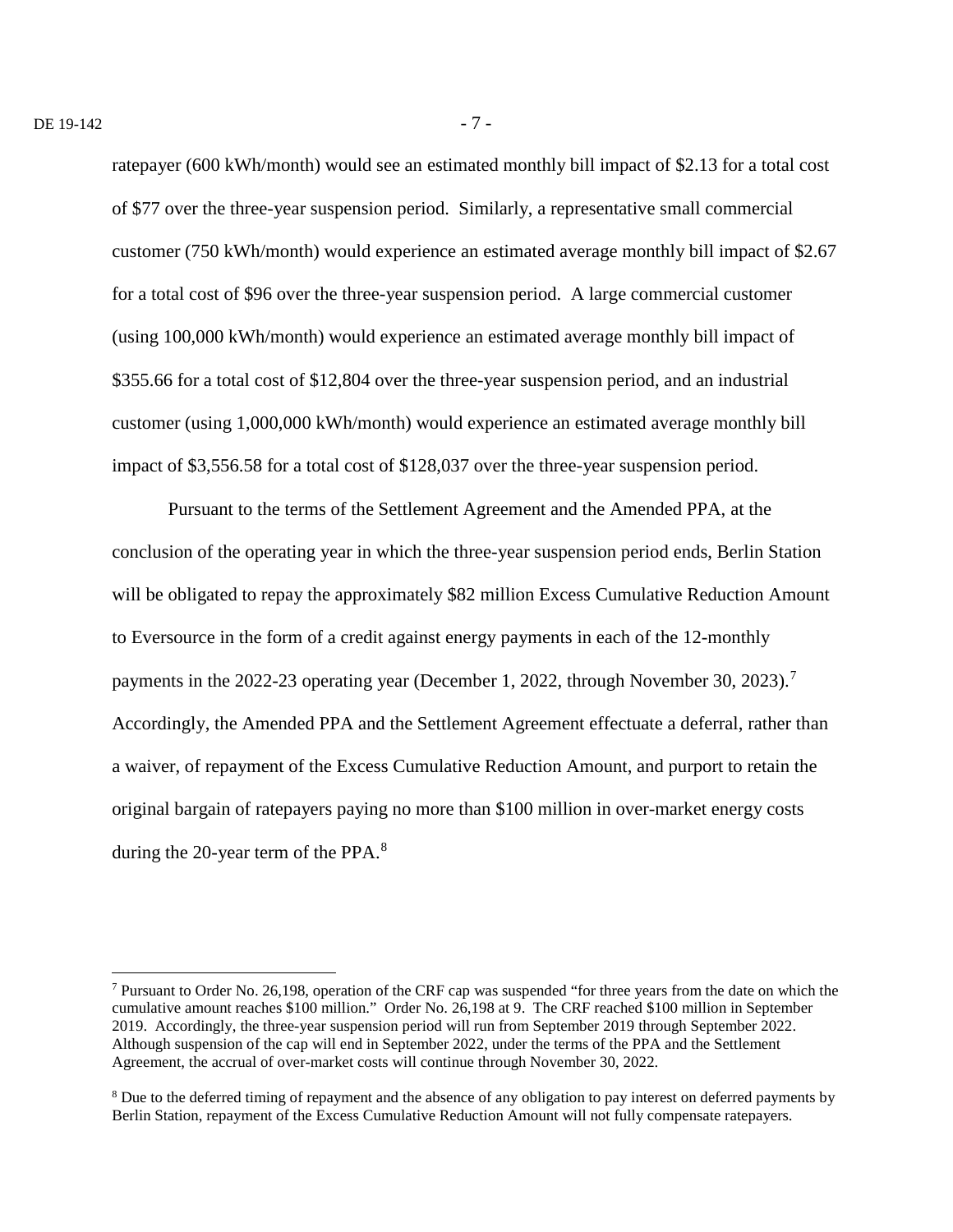$\overline{a}$ 

Viewed as a deferral, and in consideration of the Legislature's mandate to suspend the CRF cap and express finding that the "continued operation" of Berlin Station is "important to … energy infrastructure … and for the attainment of renewable energy portfolio standard goals of fuel diversity, capacity, and sustainability," we find that the Settlement Agreement is reasonable and in the public interest. Indeed, disapproval of the Amended PPA would directly frustrate the express intent of the Legislature as set forth in SB 577.

We further find that cost recovery by Eversource of the over-market costs during the three-year suspension period through a non-bypassable equal cents per kilowatt-hour charge is reasonable and in the public interest. We agree with the testimony of Assistant Consumer Advocate Pradip Chattopadhyay and Electric Division Director Thomas Frantz that the proposed equal cents per kilowatt-hour allocation of the over-market costs is consistent with a traditional rate design based on customer load.

There is a risk that Berlin Station will be unable to repay the approximately \$82 million Excess Cumulative Reduction Amount in 2023.<sup>[9](#page-7-0)</sup> Indeed, it was the potential that Berlin Station "would be forced to shut down sometime in 2020" if the CRF cap was not suspended that prompted passage of SB 577 in the first place. Committee Report on SB 577, House Science, Technology, and Energy Committee, May 2, 2018. In the eventuality that Berlin Station is unable to repay the Excess Cumulative Reduction Amount, the total over-market cost of the PPA for ratepayers would be nearly double the \$100 million originally approved by the Commission

<span id="page-7-0"></span><sup>9</sup> At the January 29 hearing, it was noted that it will likely be difficult for Berlin Station to repay the entire Excess Cumulative Reduction Amount in one year. An inability by Berlin Station to be able to repay the entire amount in one year may result in the plant closing without any repayment to ratepayers. When questioned by the Commission at hearing, the parties could not agree at this time to extend repayment of the Excess Cumulative Reduction Amount to ratepayers over a longer period of time.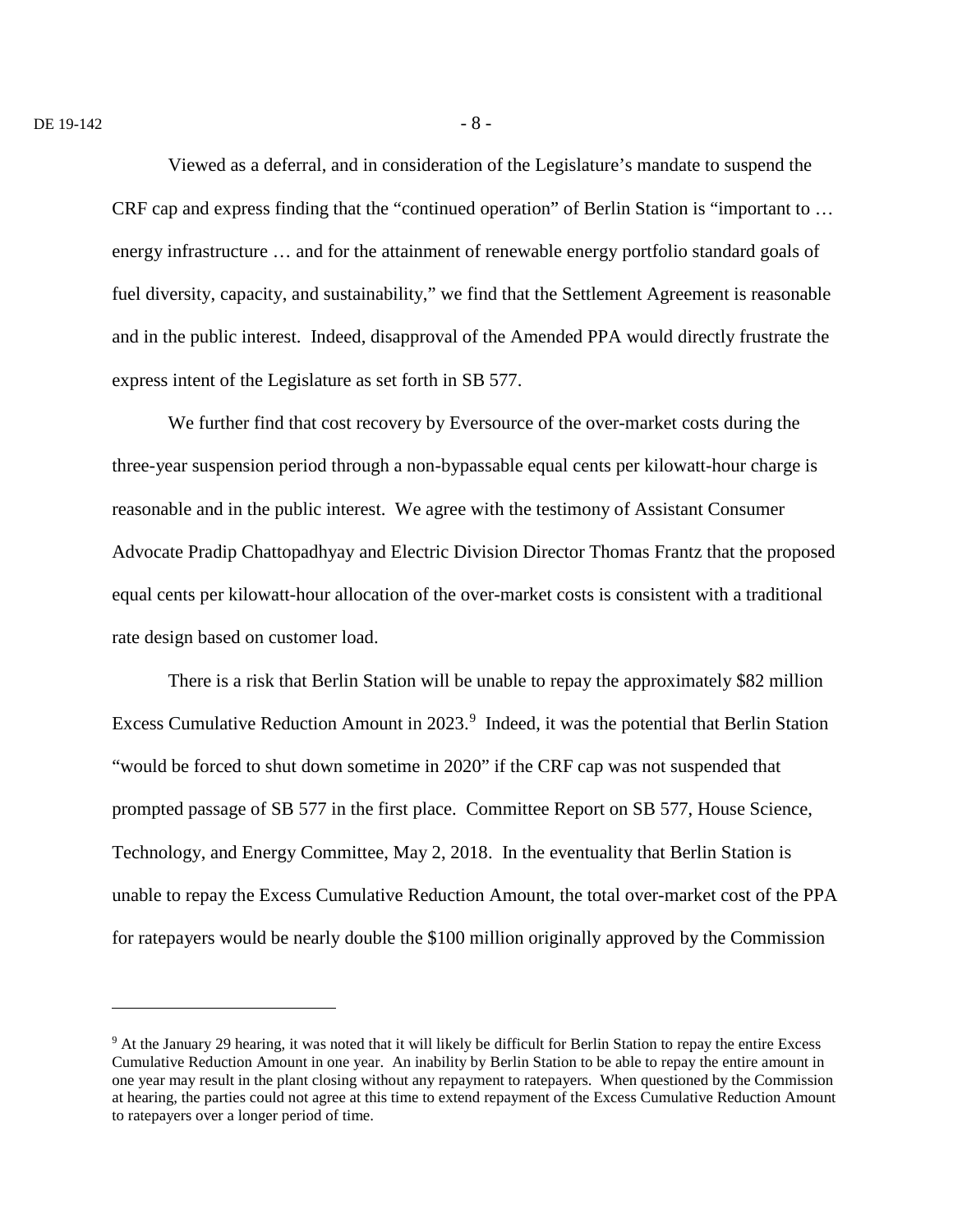in Docket No. DE 10-195. We recognize that one of the goals of SB 577 was to buy "extra time" for Berlin Station and the Legislature to "secure a more permanent solution." *Id.* Our approval of the Amended PPA and the Settlement Agreement reflects that legislative goal.

In order to keep the Commission and the Legislature informed of the rate of growth of the Excess Cumulative Reduction Amount, and the attendant rate impact to Eversource customers, we direct Eversource to submit to the Commission a bi-annual report providing an accounting of the current Excess Cumulative Reduction Amount, the forecast change in the Excess Cumulative Reduction Amount over the remaining term of the CRF cap suspension, and any resulting projected change in rates. Such reports shall be submitted in conjunction with Eversource's SCRC filings.

In addition, given the impact of the suspension of the CRF cap on ratepayers and the Legislative purpose to provide time for Berlin Station to develop a permanent solution to its economic viability, as agreed upon by Berlin Station at the January 29 hearing, we direct Berlin Station to provide bi-annual reports to the Commission and the Legislature beginning on November 1, 2020, outlining Berlin Station's progress toward achieving a permanent solution that will ensure the Excess Cumulative Reduction Amount is repaid. Copies of those reports should be provided to the standing legislative committees with jurisdiction over energy-related issues, specifically the House Science, Technology, and Energy and the Senate Energy and Natural Resources Committees.

Further, pursuant to the authority granted by the Legislature in 2018 N.H. Laws, ch. 340:2, we direct Berlin Station to submit annually to the Commission Berlin Station's cost and profitability records, which shall include, but not be limited to, the facility's annual capital costs, operating and maintenance costs, generation output (in megawatt hours), revenues from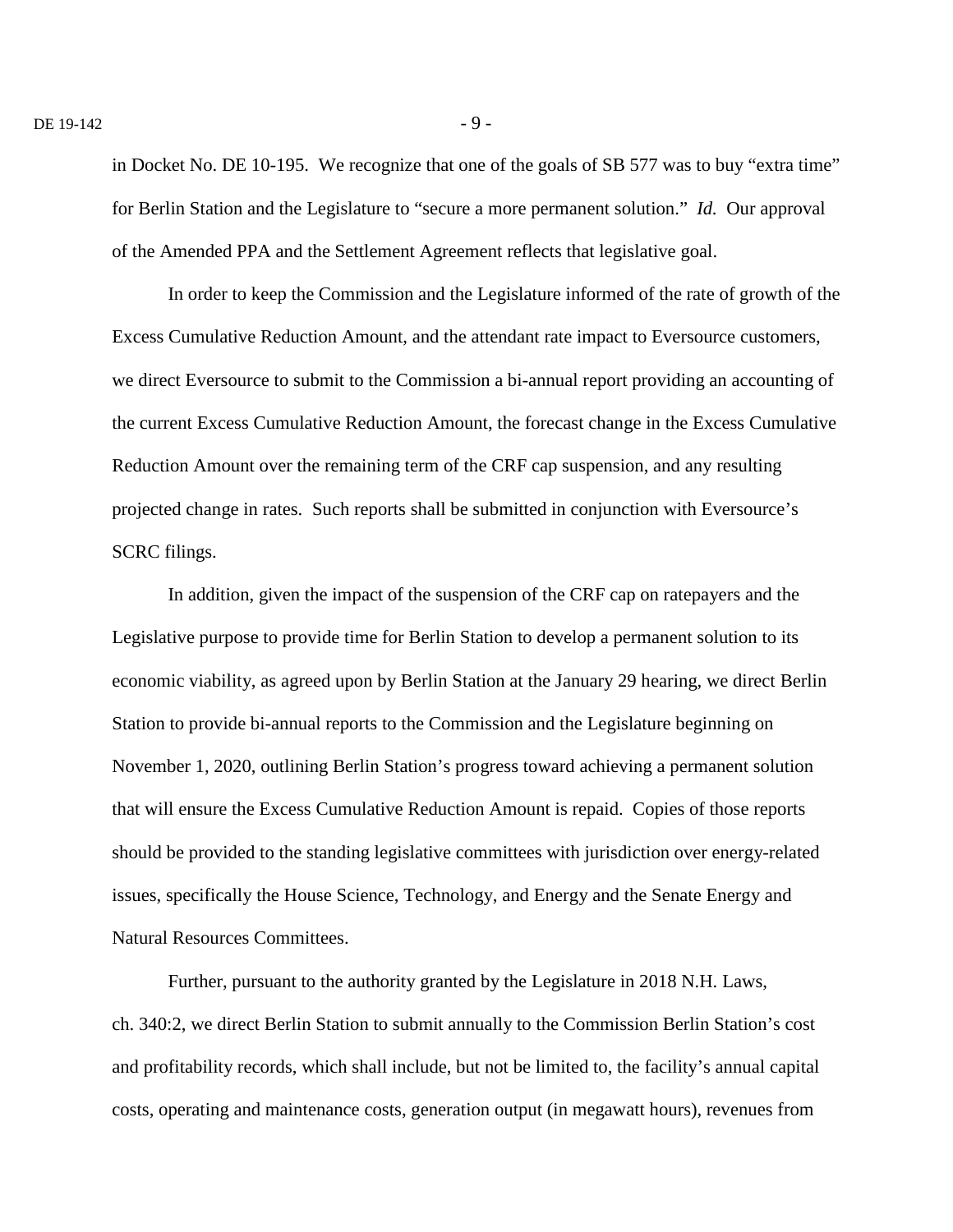the sale of renewable energy credits (to Eversource and to other load serving entities), Forward Capacity Market revenues, energy market revenues (including ancillary services), any tax benefits received, the value of the tax benefits, and the start and ending dates for the tax benefits. Annual cost and profitability records shall be submitted to the Commission within 60 days of the close of Berlin Station's fiscal year in each year that the CRF cap is suspended. Such cost and profitability records will be exempt from public disclosure under RSA 91-A:5, IV pursuant to 2018 N.H. Laws, ch. 340:2, II.

#### **Based upon the foregoing, it is hereby**

**ORDERED,** that the Settlement Agreement and the Amended PPA are approved; and it is

**FURTHER ORDERED,** that Eversource shall be allowed to recover all costs of the Amended PPA from customers via a non-bypassable charge as set out in Eversource's Revised Tariff Provision effective February 1, 2020, consistent with Eversource's Stranded Cost Recovery Charge filings in Docket No. DE 19-108; and it is

**FURTHER ORDERED,** that Eversource shall submit a report to the Commission no later than January 15 and July 15 in each year the cumulative reduction factor cap is suspended setting forth an accounting of the current Excess Cumulative Reduction Amount, the forecast change in the Excess Cumulative Reduction Amount over the remaining term of the cumulative reduction factor cap suspension, and any resulting projected change in rates; and it is

**FURTHER ORDERED,** that Berlin Station shall submit its cost and profitability records to the Commission annually within 60 days of the close of Berlin Station's fiscal year in each year the cumulative reduction factor cap is suspended; and it is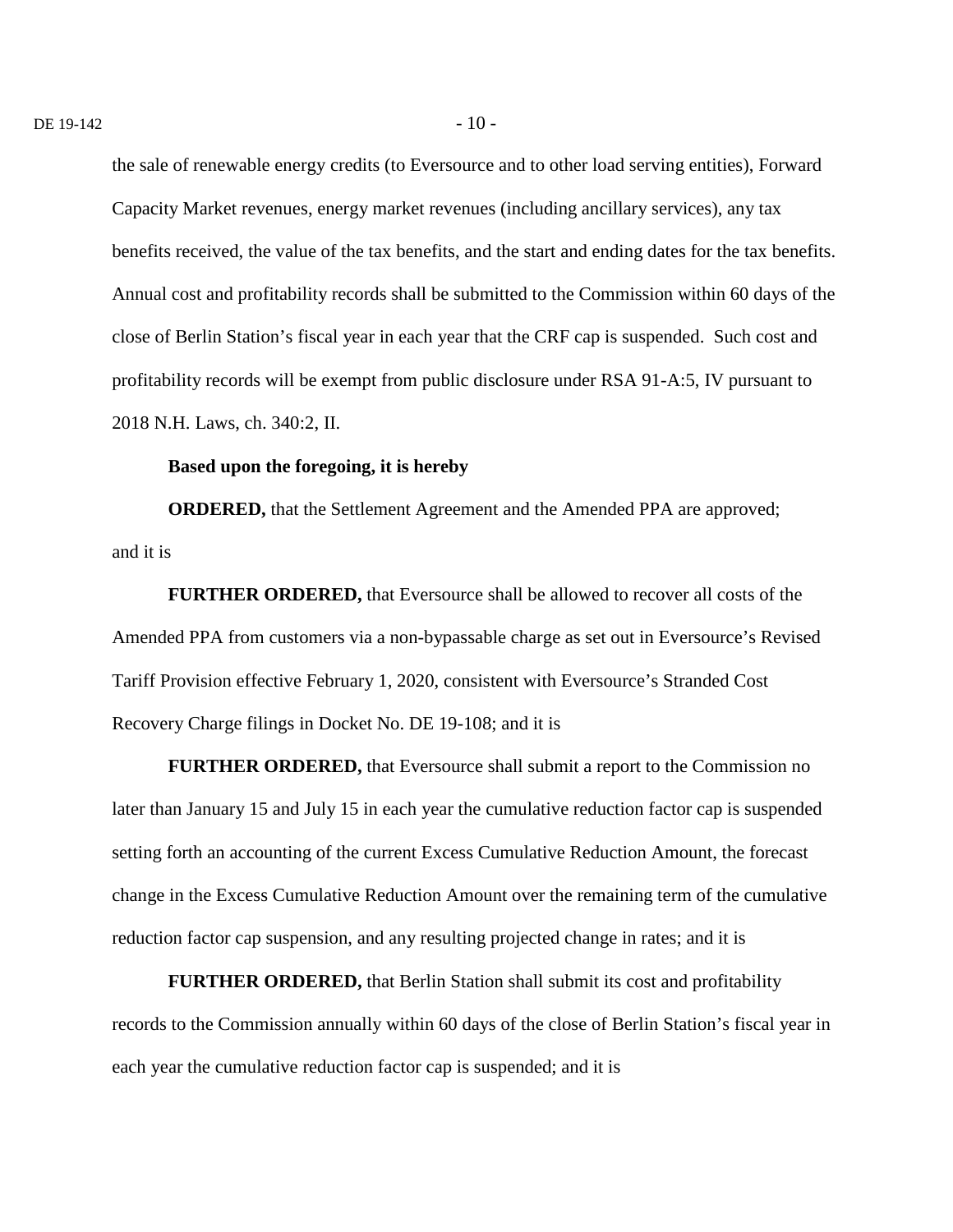**FURTHER ORDERED,** that beginning November I, 2020, and continuing as long as

lhe cumulative reduction factor cap is suspended, Berlin Station shall submit to the Commission and the Legislature a bi-annual report on Berlin Station's progress toward a permanent solution that allows Berlin Station's continued operation; and it is

**FURTHER ORDERED,** that the Eversource shall file a compliance tariff with the

Commission on or before February 14, 2020, in accordance with N.H. Admin. R.,

Puc 1603.02(b); and it is

**FURTHER ORDERED,** that this proceeding shall be held open to receive the reports and records set forth above.

By order of the Public Utilities Commission of New Hampshire this thirty-first day of January, 2020.

Dianne Martin

Chairman

Kathup Mbaily 200m

 $\mathbb{Z}/\mathbb{Z}$ 

iaimo Commissioner

Commissioner

I Raymond

Margaret L. Raymond Assistant Secretary

Attested by: